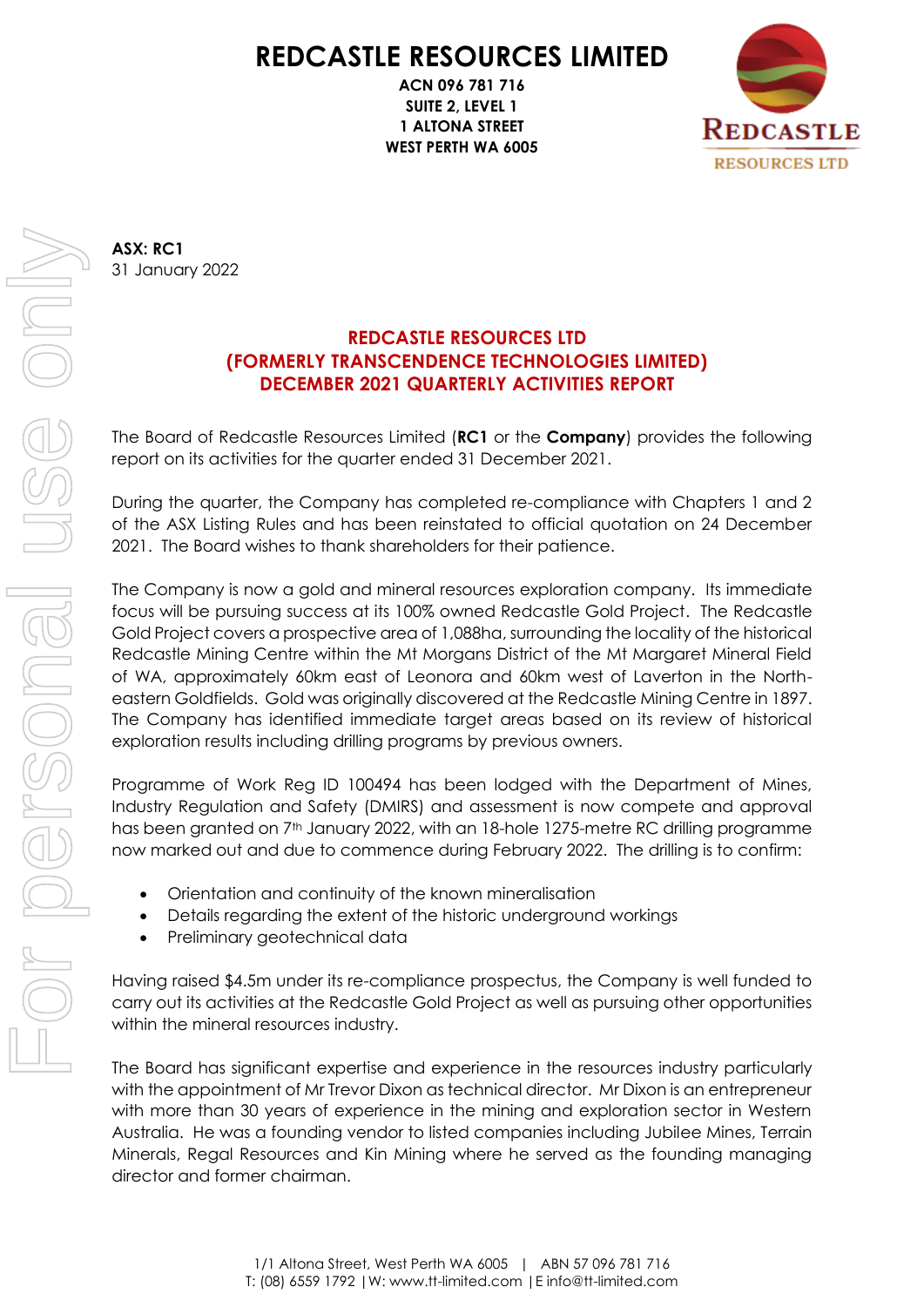### **Background to the Project**

The Project is a gold focused holding consisting of:

- a) one (1) pending Mining Lease (MLA) (which is expected to be granted in the next 3-6 months, following native title negotiations);
- b) one (1) granted Mining Lease (ML); and
- c) nine (9) granted Prospecting Licences (PL's),

covering a prospective area (1,088ha) surrounding the locality of the historical Redcastle Mining Centre within the Mt Morgans District of the Mt Margaret Mineral Field of WA approximately 60km east of Leonora and 60km west of Laverton in the North Eastern Goldfields.

| <b>Tenement</b> | Area (ha) | <b>Expiry Date</b> | <b>Status</b> |
|-----------------|-----------|--------------------|---------------|
| M39/318         | 106       | 15/09/2036         | Live          |
| P39/5184        | 54        | 15/12/2019         | Live          |
| M39/1140        | 54        |                    | Pending       |
| P39/5307        | 155       | 05/02/2022         | Live          |
| P39/5337        | 58        | 16/01/2022         | Live          |
| P39/5568        | 151       | 17/04/2024         | Live          |
| P39/5573        | 123       | 18/04/2024         | Live          |
| P39/5814        | 197       | 07/02/2022         | Live          |
| P39/5815        | 172       | 07/02/2022         | Live          |
| P39/5858        | 57        | 01/07/2022         | Live          |
| P39/6185        | 15        | 30/06/2025         | Live          |

The tenements comprising the Project (**Tenements**) are set out below:

Gold was originally discovered at the Redcastle mining centre in 1897.

Gold targets are located within highly altered and sheared mafic rocks that have been intruded by small ovoid granites and porphyries. Several significant historical drill intersections that have never been followed up present as immediate target areas.

The northern portion of the project area hosts the 7.5km long east-west trending mineralised 'Redcastle Reef'(Fig1)

Exploration is focusing on the delineation of structures sub-parallel to the Redcastle Reef that could potentially be concealed beneath the weathered regolith. The majority of mineralised zones in the Redcastle area are open along strike and at depth, they have not been tested beneath the zone of weathering and oxidation, 40-50m (vertical depth). The Redcastle Reef and associated sub-parallel structures are the most obvious target zones.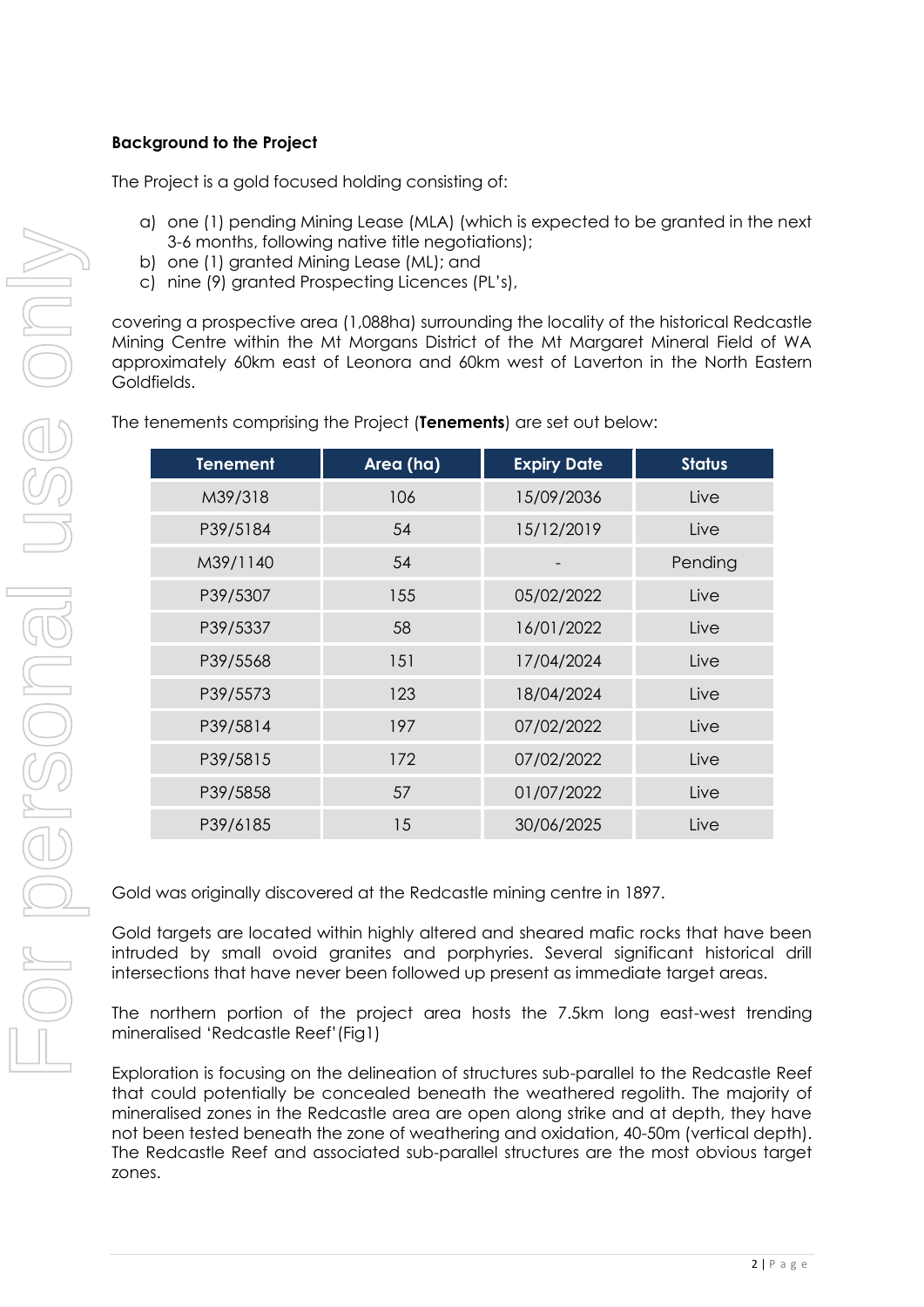

**Figure 1 Redcastle tenement holding and regional geology**

The source of the alluvial gold on the holdings with the exception of the Redcastle Mining Centre remains unknown however additional mineralisation on site could be sitting directly above an as yet undiscovered sub-parallel reef, related to the Redcastle Reef, that is concealed beneath the regolith.

The Redcastle Reef appears to be a large scale, late stage local dilational feature caused by folding and subsequent brittle fracturing of the mafic greenstone sequence along granitic contacts.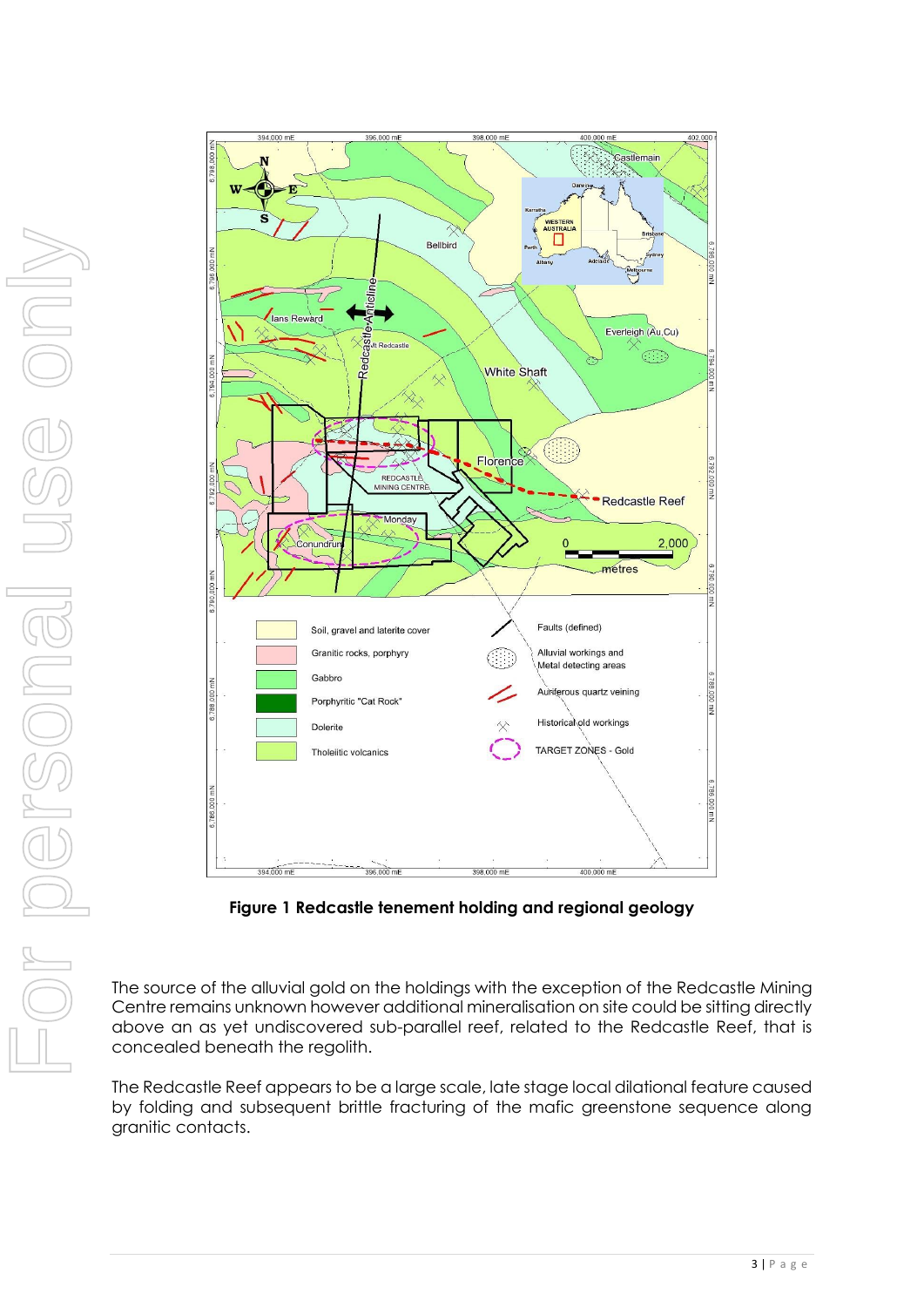The local greenstone terrain is characterised by open, upright folds, low grade metamorphism and relatively continuous stratigraphy. Regionally the Redcastle Project area is separated by the Keith-Kilkenny Tectonic Zone, to the west, and the Laverton Tectonic Zone to the east with polyphase deformation, variable metamorphic grade, discontinuous stratigraphy and an association with fault bound polymictic conglomerates developed during late extension.

Gold mineralisation is associated with NW trending quartz lodes and the alluvial cover in close proximity to such lodes. The most extensive workings are for eluvial gold but numerous hard rock workings are scattered throughout the Redcastle area. The majority of the districts major producers lie within or immediately adjacent to a major tectonic zone. Gold mines in mafic sequences tend to occur in quartz reefs in dilational fault zones with little host rock alteration.

Following the Acquisition, the Vendors of the Tenements will retain rights to all alluvial gold and a 2% overriding gross royalty over all minerals sold from the Tenements.

Further details with respect to the Project were included in the notice of meeting lodged with ASX on 10 September 2021 and the Prospectus dated 20 September 2021.

### **BUSINESS MODEL OVERVIEW**

Following completion of the Public Offer and the Proposed Acquisition, the Company's proposed business model will be to further explore and develop the identified mineral deposits at the Project. The Company's main objectives on completion of the Public Offer are:

- a) systemically explore the Project for gold through geological mapping, surface sampling and drilling on the Project;
- b) continue to pursue other acquisitions that have a strategic fit for the Company;
- c) focus on mineral exploration or resource opportunities that have the potential to deliver growth for Shareholders;
- d) implement a growth strategy to seek out further exploration and acquisition opportunities; and
- e) provide working capital for the Company.

### **CHANGE OF NAME**

On completion of the Acquisition, the Company has changed its name to 'Redcastle Resources Limited'.

### **SHARE CONSOLIDATION AND COMPLETION OF RE-COMPLIANCE**

During the quarter, the Company completed the 1 for 2.858 share consolidation which was approved by the shareholders at the General Meeting held on 12 October 2021.

Subsequent to the end of the quarter, the Company issued 267,500,000 shares as part of its re-compliance with chapter 1 and 2 of the listing rules, comprising of:

- 1. 42,500,000 consideration shares to vendors
- 2. 225,000,000 shares pursuant to the public offer

In addition, 30,000,000 Lead Manager options and 12,000,000 Director options were issued.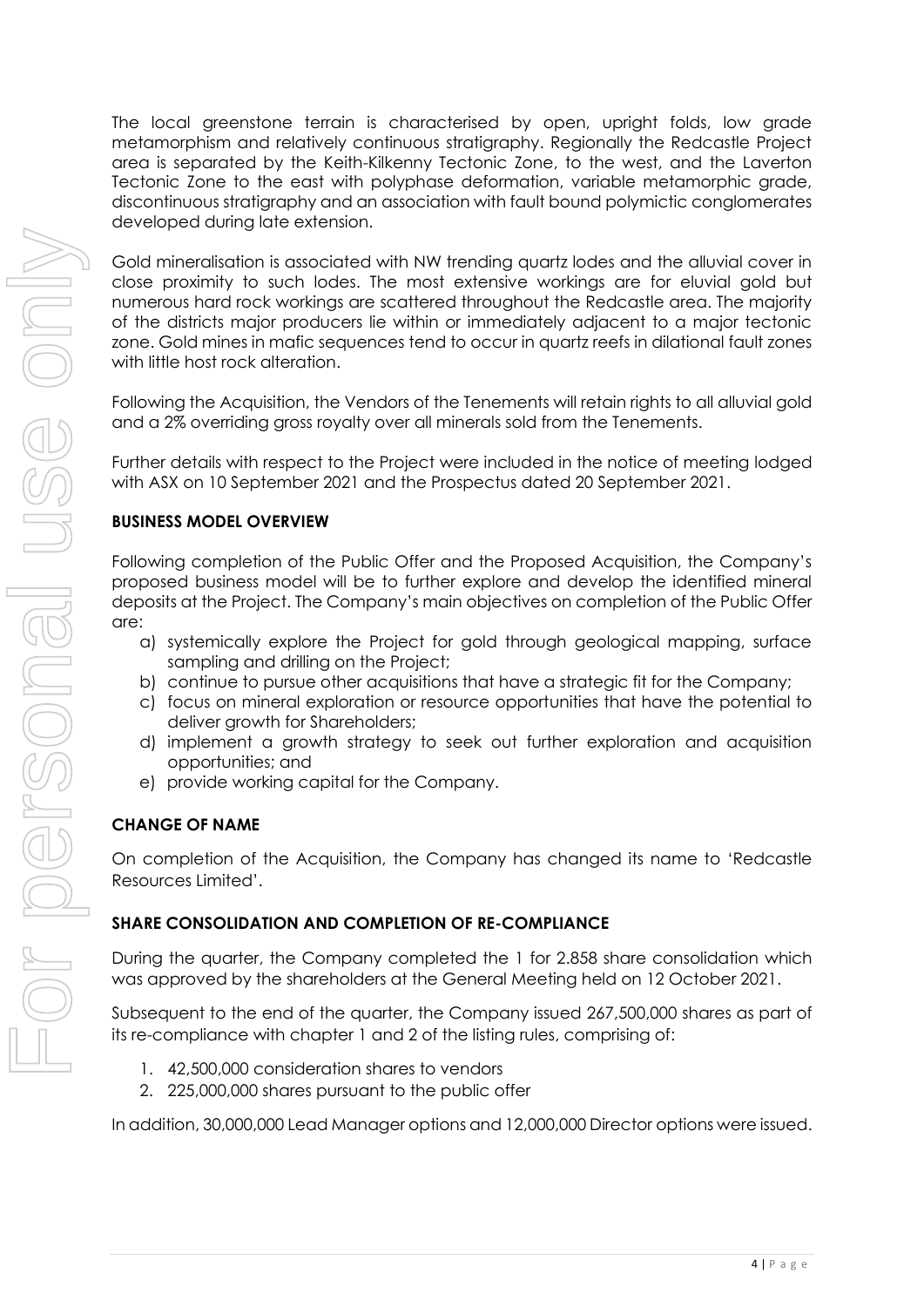The updated capital structure of the Company is as follows:

| <b>Description</b>                                          | <b>Number</b> |
|-------------------------------------------------------------|---------------|
| <b>Ordinary Fully Paid Shares</b>                           | 328,284,155   |
| Unlisted Options (exercisable at \$0.091; expiry 4/12/2022) | 6,298,113     |
| Unlisted Options (exercisable at \$0.03; expiry 13/12/2025) | 42,000,000    |

## **CASH POSITION**

At the end of the quarter, the Company had cash reserves of approximately \$4.147 million. The Appendix 5B report attached to this report contains the Company's cash flow statement for the quarter.

*- Ends-*

For and on behalf of the Board,

mo

**Sarah Smith Company Secretary**

*This announcement has been approved for release to ASX by the Board of Redcastle Resources Ltd*

#### **ASX Listing Rule 5.3.1**

Exploration and Evaluation expenditure during the quarter was \$31k. This was spent in the preparation of Tenement Agreements for the Gold Projects.

#### **ASX Listing Rule 5.3.2**

There were no substantive mining production and development activities during the quarter.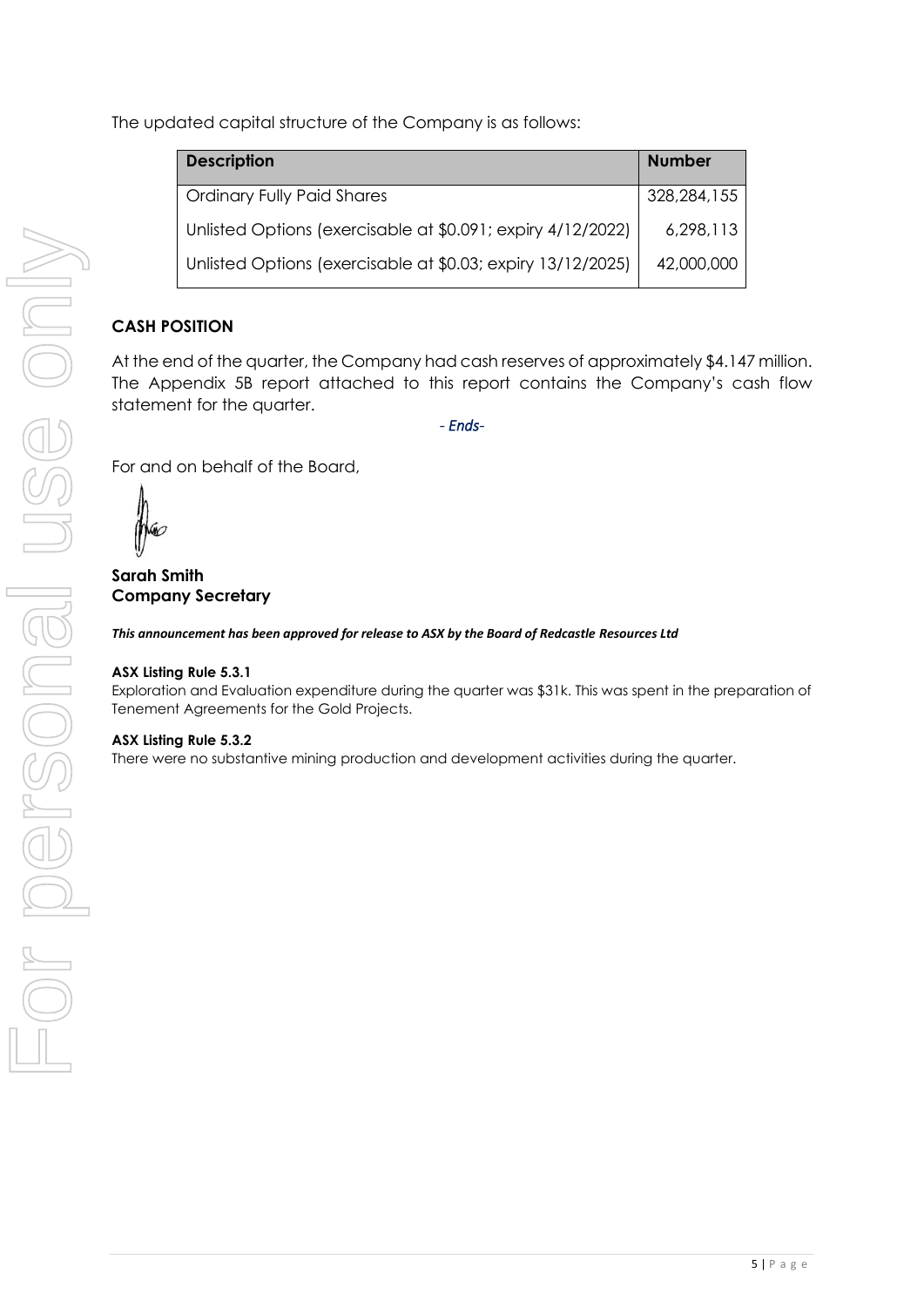#### **ASX Listing Rule 5.3.3**

The following table sets out the tenement information reported as required by ASX Listing Rule 5.3.3.

The Tenements cover a prospective area (1,088ha) surrounding the locality of the historical Redcastle Mining Centre within the Mt Morgans District of the Mt Margaret Mineral Field of WA approximately 60km east of Leonora and 60km west of Laverton in the North Eastern Goldfields.

| <b>Tenement</b> | Area (ha) | <b>Expiry Date</b> | <b>Status</b> |
|-----------------|-----------|--------------------|---------------|
| M39/318         | 106       | 15/09/2036         | Live          |
| P39/5184        | 54        | 15/12/2019         | Live          |
| M39/1140        | 54        |                    | Pending       |
| P39/5307        | 155       | 05/02/2022         | Live          |
| P39/5337        | 58        | 16/01/2022         | Live          |
| P39/5568        | 151       | 17/04/2024         | Live          |
| P39/5573        | 123       | 18/04/2024         | Live          |
| P39/5814        | 197       | 07/02/2022         | Live          |
| P39/5815        | 172       | 07/02/2022         | Live          |
| P39/5858        | 57        | 01/07/2022         | Live          |
| P39/6185        | 15        | 30/06/2025         | Live          |

- **1. The mining tenement interests acquired during the quarter and their location** See table above.
- **2. Beneficial percentage interests held in farm-in or farm-out agreements at the end of the quarter** Not applicable.
- **3. Beneficial percentage interests in farm-in or farm-out agreements acquired or disposed of during the quarter**

Not applicable.

#### **ASX Listing Rule 5.3.5**

The following table sets out the information as required by ASX Listing Rule 5.3.5 regarding payments to related parties of the entity and their associates:

| <b>Related Party</b>     | Amount   | <b>Description</b>                                |
|--------------------------|----------|---------------------------------------------------|
| <b>Directors</b>         | \$18,570 | Director Fees                                     |
| <b>Mirador Corporate</b> | \$56,177 | Company Secretarial and Financial Management Fees |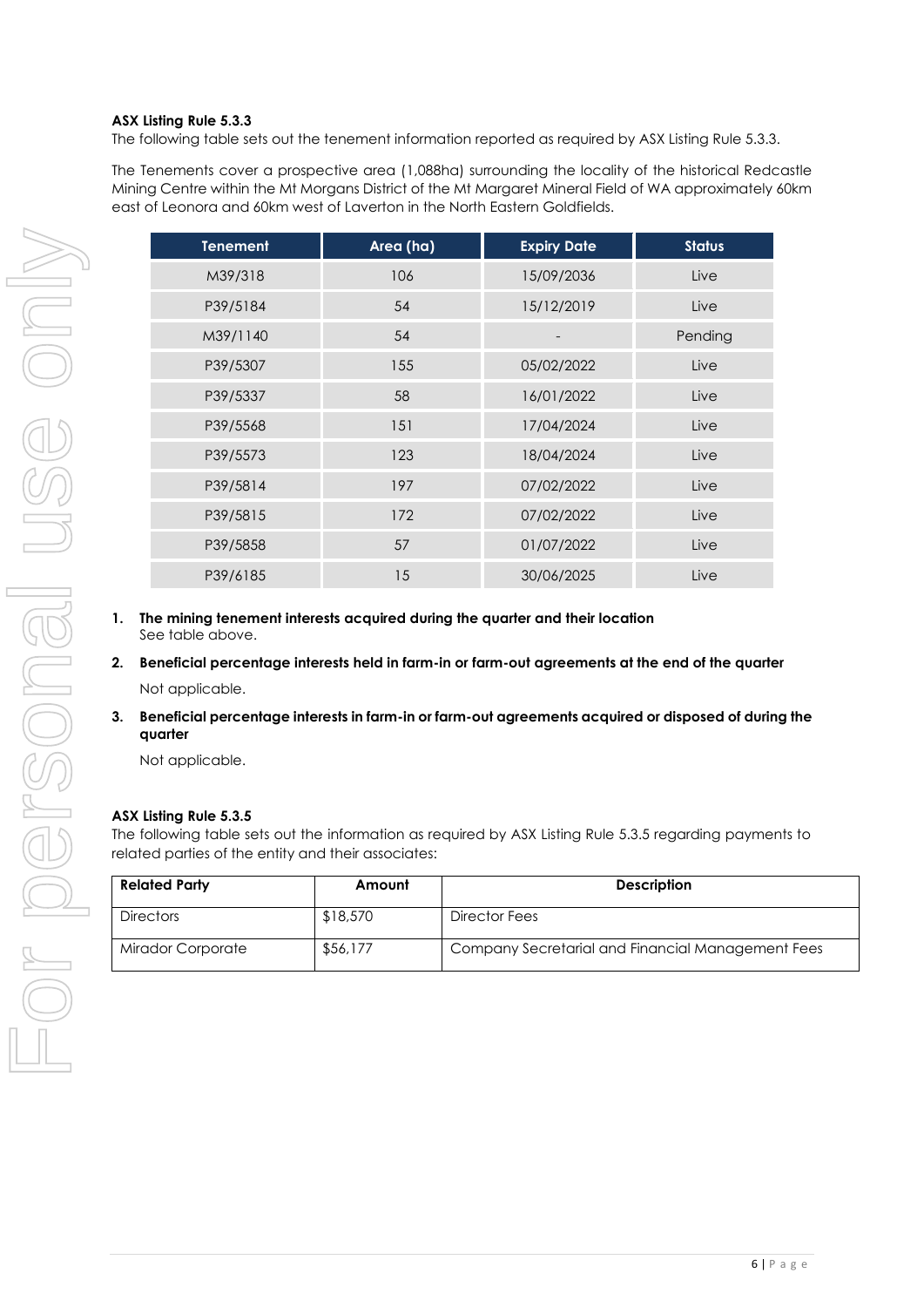#### **ASX Listing Rule 5.3.4**

The table below illustrates the expenditure comparison against the 'use of funds table' in the Prospectus dated 21 September 2021.

| <b>Use of Funds</b>                    | Maximum<br>Subscription<br>(5) | <b>Actual amount</b><br>spent $(5)$ in the<br>quarter ended 31<br>December 2021 | <b>Actual amount</b><br>spent (A\$) year<br>to date |
|----------------------------------------|--------------------------------|---------------------------------------------------------------------------------|-----------------------------------------------------|
| <b>Administrative Costs</b>            | 1,000,000                      | 524,000                                                                         | 524,000                                             |
| Wages/Salaries/Contractors             | 300,000                        |                                                                                 |                                                     |
| Data compilation                       | 70,000                         |                                                                                 |                                                     |
| Geological/Geophysical interpretation  | 40,000                         |                                                                                 |                                                     |
| Soil Geochemical Survey                | 100,000                        |                                                                                 |                                                     |
| Follow up RAB/AC drilling              | 185,000                        |                                                                                 |                                                     |
| Follow up RC drilling                  | 550,000                        |                                                                                 |                                                     |
| Assays                                 | 120,000                        |                                                                                 |                                                     |
| Metallurgical test work                | 10,000                         |                                                                                 |                                                     |
| Field supplies and support             | 25,000                         | $\overline{a}$                                                                  | $\overline{a}$                                      |
| Tenement costs                         | 100,000                        | 31,000                                                                          | 31,000                                              |
| Equipment and consumables              | 40,000                         |                                                                                 |                                                     |
| Heritage and Environment               | 15,000                         |                                                                                 | $\overline{a}$                                      |
| Administration costs                   | 25,000                         |                                                                                 |                                                     |
| <b>Rehabilitation costs</b>            | 50,000                         |                                                                                 |                                                     |
| <b>Additional Project Acquisitions</b> | 500,000                        |                                                                                 |                                                     |
| Contingency                            | 91,000                         |                                                                                 |                                                     |
| <b>Unallocated Working Capital</b>     | 1,231,000                      |                                                                                 |                                                     |

#### **COMPETENT PERSON**

The information in this report that relates to Exploration Targets, Exploration Results, Mineral Resources or Ore Reserves is based on information compiled by Mr. Paul Maher, a Competent Person and consultant of the company who is a Member of The Australasian Institute of Mining and Metallurgy. Mr. Paul Maher has sufficient experience that is relevant to the style of mineralisation and type of deposit under consideration and to the activity being undertaken to qualify as a Competent Person as defined in the 2012 Edition of the 'Australasian Code for Reporting of Exploration Results, Mineral Resources and Ore Reserves'. Mr. Paul Maher consents to the inclusion in the report of the matters based on the information compiled by him, in the form and context in which it appears.' The Company is not aware of any new information or data that materially affects the information included in the above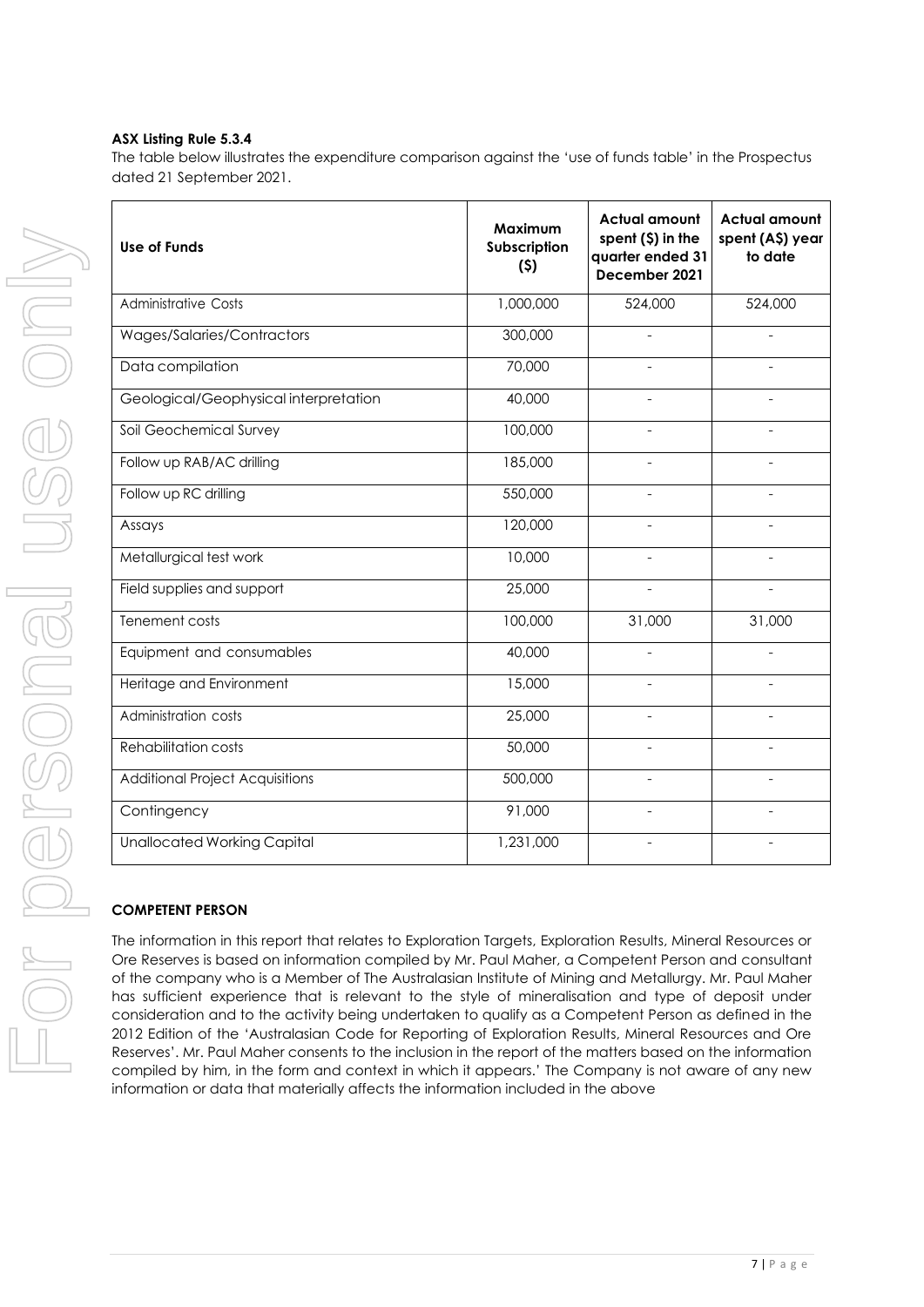## **Appendix 5B**

## **Mining exploration entity or oil and gas exploration entity quarterly cash flow report**

| Name of entity              |                                   |
|-----------------------------|-----------------------------------|
| Redcastle Resources Limited |                                   |
| ARN                         | Quarter ended ("current quarter") |
| 57 096 781 716              | 31 December 2021                  |
|                             |                                   |

|     | <b>Consolidated statement of cash flows</b>       | <b>Current quarter</b><br>\$A'000 | Year to date (6<br>months)<br>\$A'000 |
|-----|---------------------------------------------------|-----------------------------------|---------------------------------------|
| 1.  | Cash flows from operating activities              |                                   |                                       |
| 1.1 | Receipts from customers                           |                                   |                                       |
| 1.2 | Payments for                                      |                                   |                                       |
|     | exploration & evaluation<br>(a)                   | (31)                              | (31)                                  |
|     | development<br>(b)                                |                                   |                                       |
|     | production<br>(c)                                 |                                   |                                       |
|     | (d)<br>staff costs                                |                                   |                                       |
|     | (e) administration and corporate costs            | (254)                             | (517)                                 |
| 1.3 | Dividends received (see note 3)                   |                                   |                                       |
| 1.4 | Interest received                                 |                                   |                                       |
| 1.5 | Interest and other costs of finance paid          |                                   |                                       |
| 1.6 | Income taxes paid                                 |                                   |                                       |
| 1.7 | Government grants and tax incentives              |                                   |                                       |
| 1.8 | Other (provide details if material)               |                                   |                                       |
| 1.9 | Net cash from / (used in) operating<br>activities | (285)                             | (548)                                 |

|                   | Cash flows from investing activities |  |
|-------------------|--------------------------------------|--|
| 2.1               | Payments to acquire or for:          |  |
| (a)               | entities                             |  |
| (b)               | tenements                            |  |
| $\left( c\right)$ | property, plant and equipment        |  |
| (d)               | exploration & evaluation             |  |
| (e)               | investments                          |  |
| (f)               | other non-current assets             |  |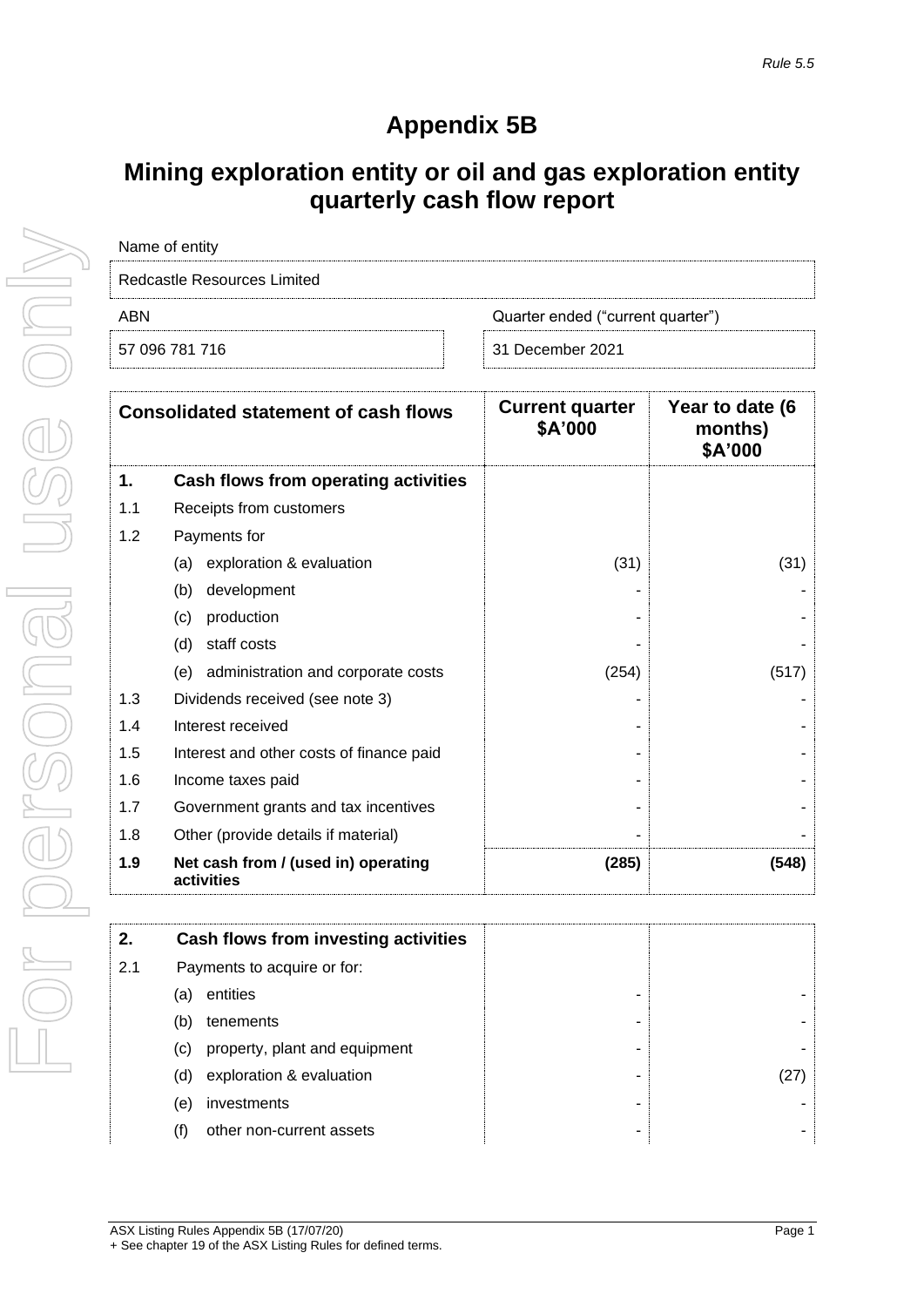|     | <b>Consolidated statement of cash flows</b>       | <b>Current quarter</b><br>\$A'000 | Year to date (6<br>months)<br>\$A'000 |
|-----|---------------------------------------------------|-----------------------------------|---------------------------------------|
| 2.2 | Proceeds from the disposal of:                    |                                   |                                       |
|     | entities<br>(a)                                   |                                   |                                       |
|     | (b)<br>tenements                                  |                                   |                                       |
|     | (c)<br>property, plant and equipment              |                                   |                                       |
|     | (d)<br>investments                                |                                   |                                       |
|     | (e)<br>other non-current assets                   |                                   |                                       |
| 2.3 | Cash flows from loans to other entities           |                                   |                                       |
| 2.4 | Dividends received (see note 3)                   |                                   |                                       |
| 2.5 | Other (provide details if material)               |                                   |                                       |
| 2.6 | Net cash from / (used in) investing<br>activities |                                   | (27)                                  |

| 3.   | Cash flows from financing activities                                                       |       |       |
|------|--------------------------------------------------------------------------------------------|-------|-------|
| 3.1  | Proceeds from issues of equity securities<br>(excluding convertible debt securities)       | 4,500 | 4,500 |
| 3.2  | Proceeds from issue of convertible debt<br>securities                                      |       |       |
| 3.3  | Proceeds from exercise of options                                                          |       |       |
| 3.4  | Transaction costs related to issues of equity<br>securities or convertible debt securities | (270) | (270) |
| 3.5  | Proceeds from borrowings                                                                   |       |       |
| 3.6  | Repayment of borrowings                                                                    |       |       |
| 3.7  | Transaction costs related to loans and<br>borrowings                                       |       |       |
| 3.8  | Dividends paid                                                                             |       |       |
| 3.9  | Other (provide details if material)                                                        |       |       |
| 3.10 | Net cash from / (used in) financing<br>activities                                          | 4,230 | 4,230 |

|     | Net increase / (decrease) in cash and<br>cash equivalents for the period |       |       |
|-----|--------------------------------------------------------------------------|-------|-------|
| 4.1 | Cash and cash equivalents at beginning of<br>period                      | 202   | 492   |
| 4.2 | Net cash from / (used in) operating<br>activities (item 1.9 above)       | (285) | (548) |
| 4.3 | Net cash from / (used in) investing activities<br>(item 2.6 above)       |       | (27)  |
| 4.4 | Net cash from / (used in) financing activities<br>(item 3.10 above)      | 4.230 | 4.230 |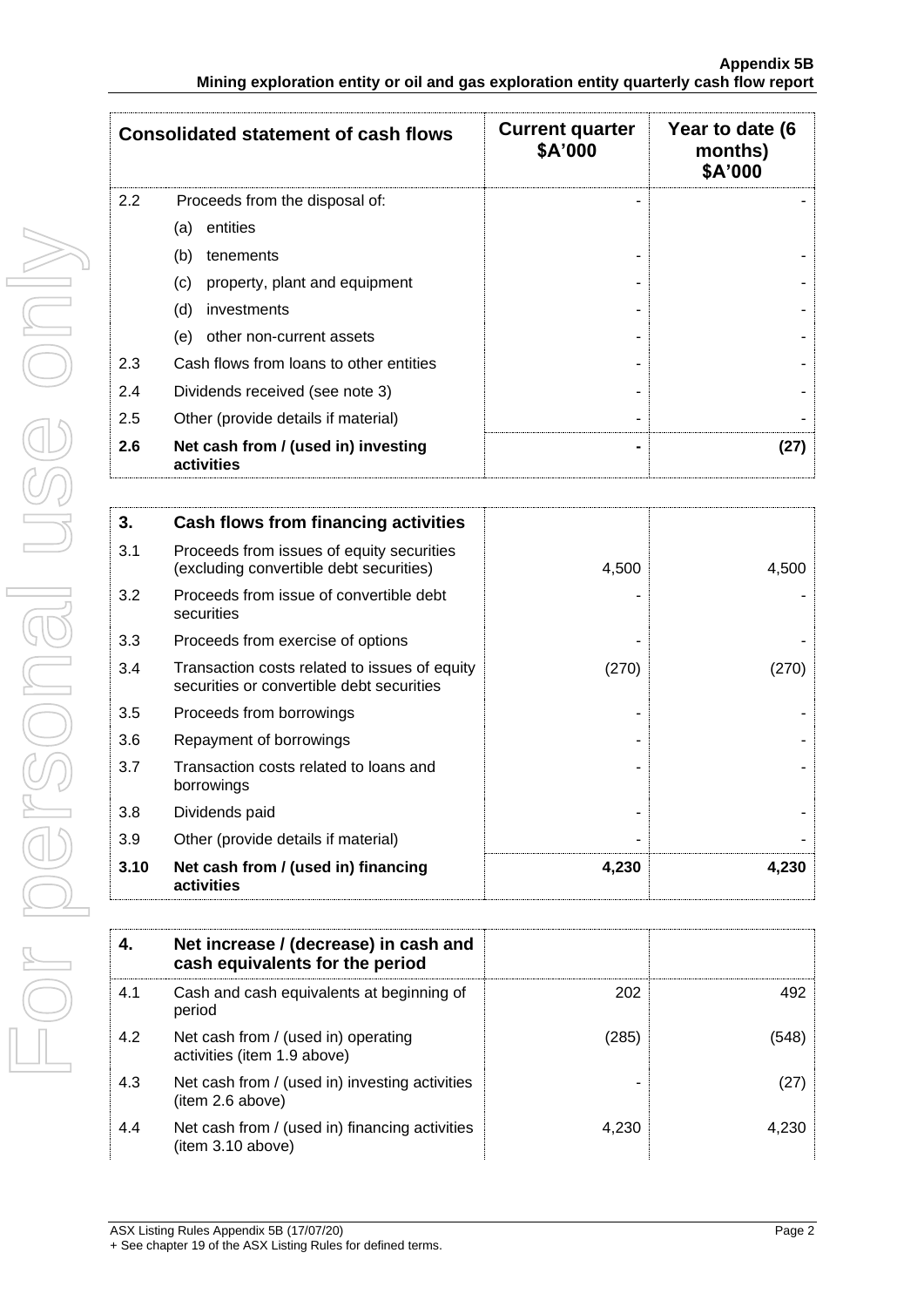|     | <b>Consolidated statement of cash flows</b>          | <b>Current quarter</b><br>\$A'000 | Year to date (6<br>months)<br>\$A'000 |
|-----|------------------------------------------------------|-----------------------------------|---------------------------------------|
| 4.5 | Effect of movement in exchange rates on<br>cash held | -                                 |                                       |
| 4.6 | Cash and cash equivalents at end of<br>period        | 4.147                             | 4.147                                 |

| 5.  | Reconciliation of cash and cash<br>equivalents<br>at the end of the quarter (as shown in the<br>consolidated statement of cash flows) to the<br>related items in the accounts | <b>Current quarter</b><br>\$A'000 | <b>Previous quarter</b><br>\$A'000 |
|-----|-------------------------------------------------------------------------------------------------------------------------------------------------------------------------------|-----------------------------------|------------------------------------|
| 5.1 | <b>Bank balances</b>                                                                                                                                                          | 4.147                             | 202                                |
| 5.2 | Call deposits                                                                                                                                                                 |                                   |                                    |
| 5.3 | <b>Bank overdrafts</b>                                                                                                                                                        |                                   |                                    |
| 5.4 | Other (provide details)                                                                                                                                                       | -                                 |                                    |
| 5.5 | Cash and cash equivalents at end of<br>quarter (should equal item 4.6 above)                                                                                                  | 4.147                             | 202                                |

|                                                                                                                                                             | Payments to related parties of the entity and their<br>associates                          | <b>Current quarter</b><br><b>\$A'000</b> |  |
|-------------------------------------------------------------------------------------------------------------------------------------------------------------|--------------------------------------------------------------------------------------------|------------------------------------------|--|
| 6.1                                                                                                                                                         | Aggregate amount of payments to related parties and their<br>associates included in item 1 | 75                                       |  |
| 6.2                                                                                                                                                         | Aggregate amount of payments to related parties and their<br>associates included in item 2 |                                          |  |
| Note: if any amounts are shown in items 6.1 or 6.2, your quarterly activity report must include a description of, and an<br>explanation for, such payments. |                                                                                            |                                          |  |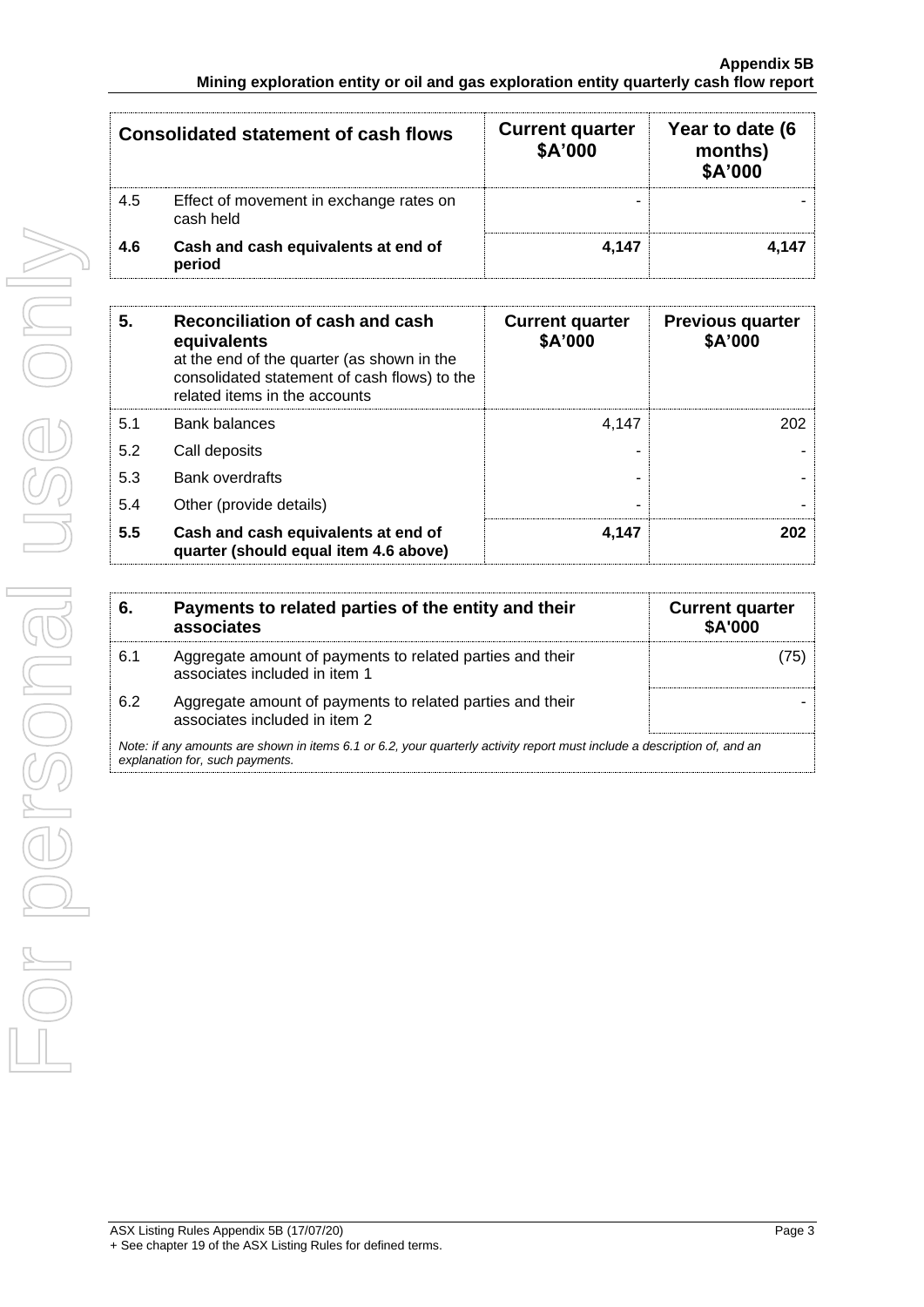| 7.  | <b>Financing facilities</b><br>Note: the term "facility' includes all forms of financing<br>arrangements available to the entity.<br>Add notes as necessary for an understanding of the<br>sources of finance available to the entity.                                                                                                               | <b>Total facility</b><br>amount at quarter<br>end<br>\$A'000 | Amount drawn at<br>quarter end<br>\$A'000 |  |
|-----|------------------------------------------------------------------------------------------------------------------------------------------------------------------------------------------------------------------------------------------------------------------------------------------------------------------------------------------------------|--------------------------------------------------------------|-------------------------------------------|--|
| 7.1 | Loan facilities                                                                                                                                                                                                                                                                                                                                      |                                                              |                                           |  |
| 7.2 | Credit standby arrangements                                                                                                                                                                                                                                                                                                                          |                                                              |                                           |  |
| 7.3 | Other (please specify)                                                                                                                                                                                                                                                                                                                               |                                                              |                                           |  |
| 7.4 | <b>Total financing facilities</b>                                                                                                                                                                                                                                                                                                                    |                                                              |                                           |  |
| 7.5 | Unused financing facilities available at quarter end                                                                                                                                                                                                                                                                                                 |                                                              |                                           |  |
| 7.6 | Include in the box below a description of each facility above, including the lender, interest<br>rate, maturity date and whether it is secured or unsecured. If any additional financing<br>facilities have been entered into or are proposed to be entered into after quarter end,<br>include a note providing details of those facilities as well. |                                                              |                                           |  |
|     | N/A                                                                                                                                                                                                                                                                                                                                                  |                                                              |                                           |  |

| 8.  |                                                                                                                                                                                                                                 | Estimated cash available for future operating activities      | \$A'000 |
|-----|---------------------------------------------------------------------------------------------------------------------------------------------------------------------------------------------------------------------------------|---------------------------------------------------------------|---------|
| 8.1 |                                                                                                                                                                                                                                 | Net cash from / (used in) operating activities (item 1.9)     | (285)   |
| 8.2 | Payments for exploration & evaluation classified as investing<br>activities) (item 2.1(d))                                                                                                                                      |                                                               | (200)   |
| 8.3 | Total relevant outgoings (item $8.1 +$ item $8.2$ )                                                                                                                                                                             |                                                               | (485)   |
| 8.4 |                                                                                                                                                                                                                                 | 4,147<br>Cash and cash equivalents at quarter end (item 4.6)  |         |
| 8.5 |                                                                                                                                                                                                                                 | Unused finance facilities available at quarter end (item 7.5) |         |
| 8.6 |                                                                                                                                                                                                                                 | Total available funding (item $8.4 +$ item $8.5$ )            | 4,147   |
| 8.7 | Estimated quarters of funding available (item 8.6 divided by<br>9<br>item 8.3)                                                                                                                                                  |                                                               |         |
|     | Note: if the entity has reported positive relevant outgoings (ie a net cash inflow) in item 8.3, answer item 8.7 as "N/A".<br>Otherwise, a figure for the estimated quarters of funding available must be included in item 8.7. |                                                               |         |
| 8.8 | If item 8.7 is less than 2 quarters, please provide answers to the following questions:                                                                                                                                         |                                                               |         |
|     | 8.8.1<br>Does the entity expect that it will continue to have the current level of net operating<br>cash flows for the time being and, if not, why not?                                                                         |                                                               |         |
|     | Answer: N/A                                                                                                                                                                                                                     |                                                               |         |
|     | 8.8.2<br>Has the entity taken any steps, or does it propose to take any steps, to raise further<br>cash to fund its operations and, if so, what are those steps and how likely does it<br>believe that they will be successful? |                                                               |         |
|     | Answer: N/A                                                                                                                                                                                                                     |                                                               |         |